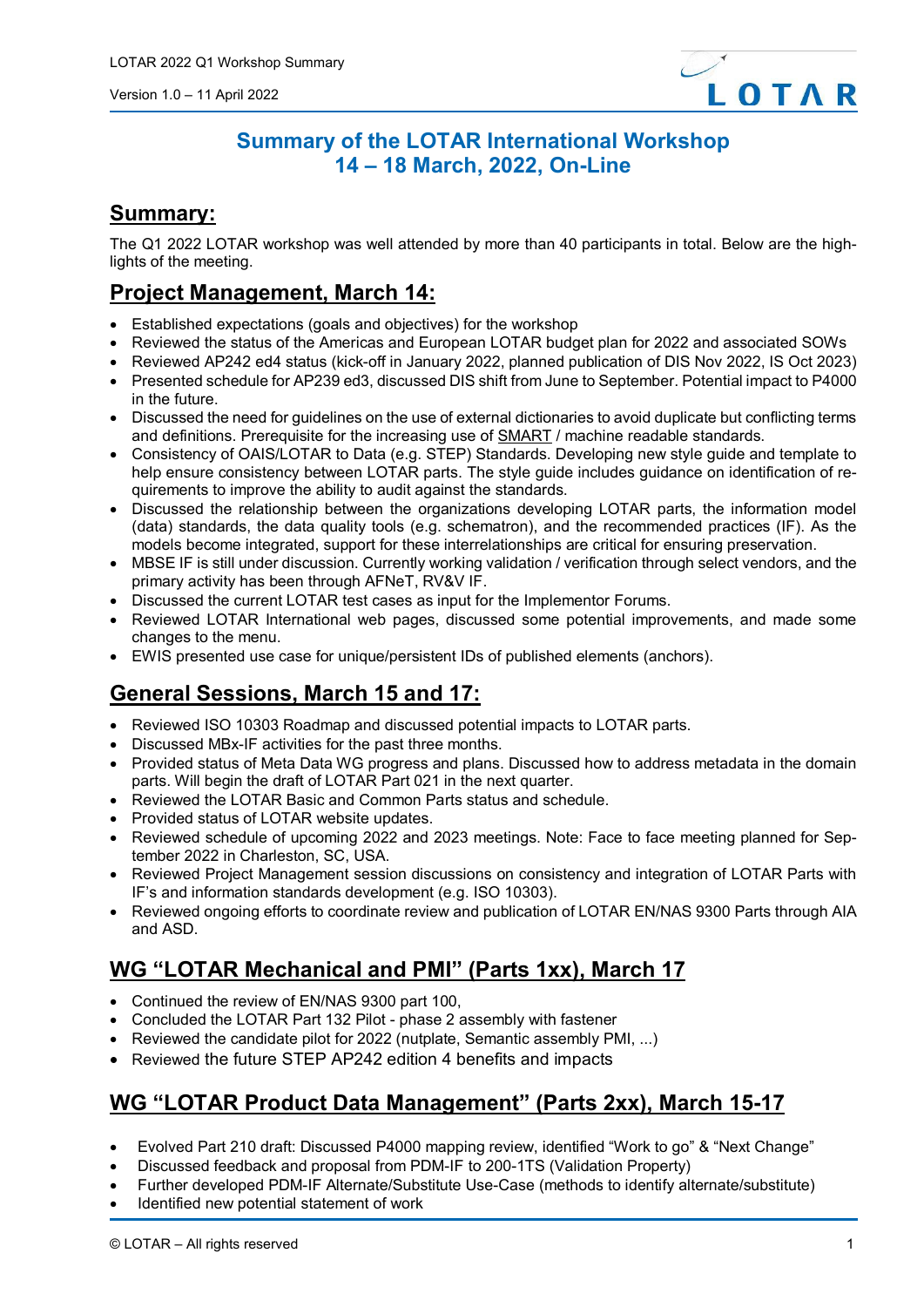

### **[WG "LOTAR of Electrical Wiring Harness"](http://www.lotar-international.org/lotar-workgroups/electrical-harness.html) (Parts 4xx), March 15**

- Continued development of Essential Information definition for the LOTAR parts.
- Final results of the 2021 LOTAR EWH pilots. Demonstration of exchange of Electrical Wiring Harness (EWH) models with external element references with 2D or 3D geometry:
	- $\circ$  Pilot 1 by Datakit for NX => STEP AP242 ed2 Export,<br> $\circ$  Pilot 2 by Core Technologie for Catia V5 => STEP AP
	- o Pilot 2 by Core Technologie for Catia V5 => STEP AP242 ed2 Export.<br>
	o Pilot 3 with very promising results for the generation of AP242 ed2 qua
	- Pilot 3 with very promising results for the generation of AP242 ed2 quality check rules by AFNeT Services; the associated schematron rules, extracted from the SysML domain model will be provided for the AP242 ed4 project.
- Coordination with the EWIS Interoperability Forum for inputs to the preparation of the Test Round 5E (March 2022 - Sept. 2022): EWH Domain model XML with External Element ref. to P21 3D geometry.

#### **[WG "LOTAR of Model Based Systems Engineering"](http://www.lotar-international.org/lotar-workgroups/electrical-harness.html) (Parts 5xx), March 15-17**

- The MBSE team's focus is the development of the Part 500 (General MBSE Archiving) and Part 520 (How to Archive Simulation / Analytical Models) documents. The WG has completed several significant updates and anticipates circulation of the P500 draft this quarter.
- The Workshop was well attended (~20 persons avg) holding three sessions including a mix of "team tasks", as well as technical presentations. The presentations covered "the SOA capabilities of Arrowhead Tools", "Requirements Management", "Defining views for digital artifacts", and "the MOTIF proposal for SpecIF".
- During the workshop, the team developed a set of SoW criteria defining the next Prototype projects. The SoW criteria extends the linking technology delivered in 4th Qtr 2021, by evaluating alternative linking methods to a variety of model elements. The prototype will attempt to define a process for creating and managing persistant links across federated repositories that could be applied to any domain archive.
- The combined LOTAR PDES, Inc. MBSE Teams have defined a set of MoSSEC metadata requirements and templates applicable to the different model types and have been coordinating these deliverables with other consortia (prostep ivip, NAFEMS, INCOSE, AFNeT, A&D\_PLMAG, OMG).

## **Summary of the CAx-IF Meeting, March 15-17**

- The CAx-IF Implementor Group held a number of highly successful meetings during the March LOTAR workshop. Highlights from those sessions include:
	- o Round 49J test results were reviewed. In addition to progress on continued topics, rosettes guided by a curve at an angle for Composite parts, as well as assembly-level PMI, were tested for the first time.
	- $\circ$  Issues with implementations, the Recommended Practices, and AP242 were identified and a large number of technical topics were discussed in detail. Follow-up actions have been agreed on.
	- $\circ$  A special session was held to discuss Persistent IDs with emphasis on defining a path forward.
- Joint meetings were held with
	- $\circ$  the CAx-IF User Group discussed progress on current activities and review the key &/or new priority areas for future work. Notably 'Flat to screen annotation and display' stories group, introduction of a GUIDs story case and discussion of restructuring 'nutplate' to facilitate sequenced style testing in support of assemblies and fastener.
	- the EWIS-IF Implementor Group and representatives from the PDM-IF and the AP242 team discussed different approaches for External Element References.

#### **Summary of the EWIS-IF Meeting, March 16-17**

- EWIS IF User Group: continuation of the description of use cases and of the links with the underlying functional architecture: schematic systems, electrical wiring harness (EWH) data bases, CAD 3D EWH for 3D installation, EWH manufacturing with form boards, electrical standards parts libraries, etc. Discussions on the enhancements of test cases models, to be used by the Implementer Group.
- Joint meeting between the EWIS IF User Group and Implementer Group: Review of the results of the test rounds 3, and preparation of the priorities for the test round 4 (March – Sept. 2022), including inline-splices, multi terminal and joints, electrical wiring harness models in XML domain model with external element references with geometry models in STEP Part 21 etc.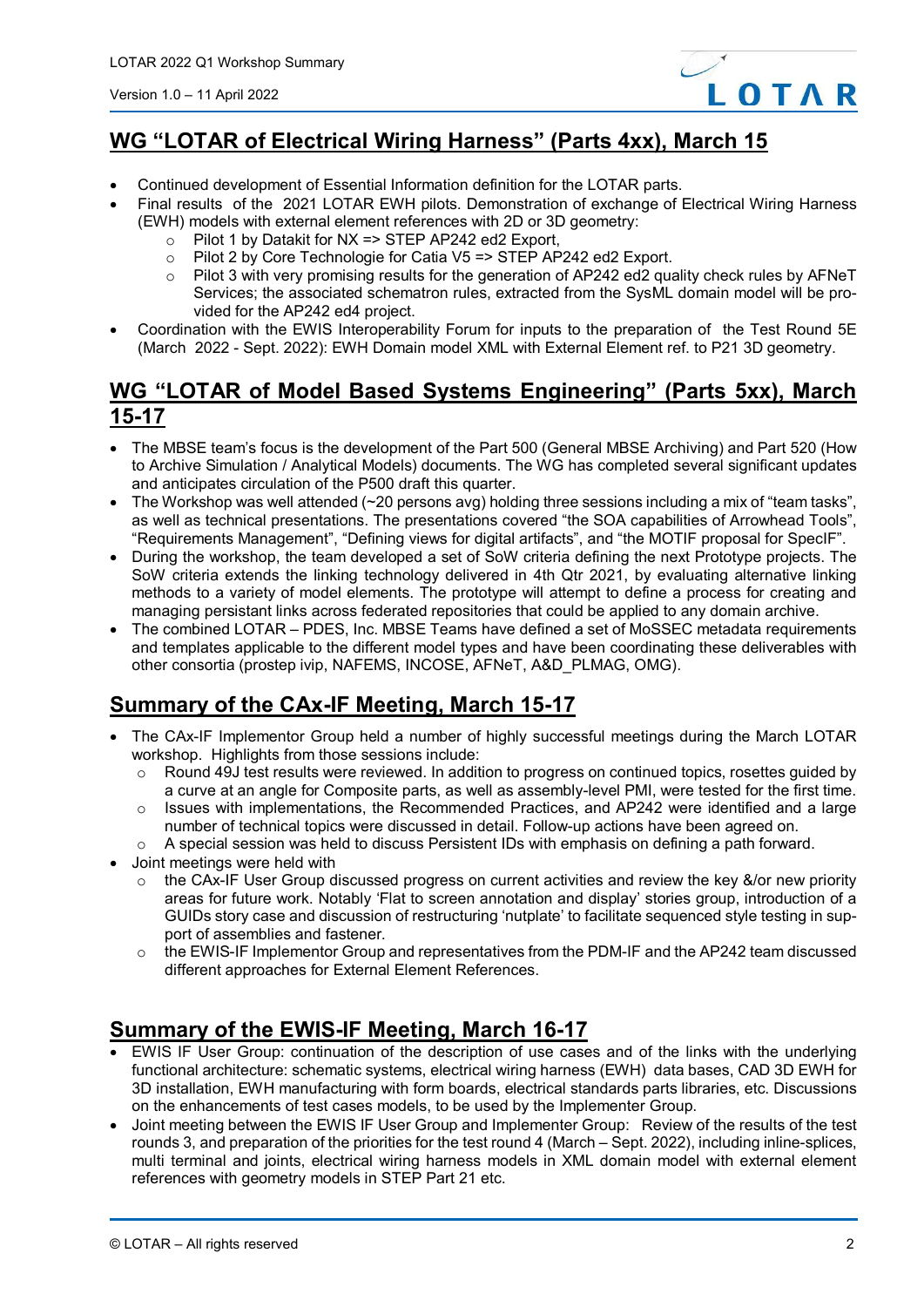

• Joint meeting of the EWIS IF User Group with the CAx IF User Group on the business requirements and use cases for external element reference, including the P21 anchor mechanisms and persistent identfiers.

#### **MBx-IF User-/Vendor Roundtable, March 18**

The MBx-IF User/Vendor Roundtable held on 18 March 2022, was a success. Highlights include:

- Forty-nine attendees from the user and vendor communites attended.
- A summary of the joint MBx-IF user group kick-off was shared, including the operational organization and the overall coordination team.
- Initial list of points of common interest of the three user groups were shared. Next step is to consolidate a common view.
- An update of NIST STEP File Analyzer and Viewer was given on the current version 4.70 along with some features planned for 2022.
- Vendors' updates on their STEP development activities were provided, they included Elysium, ITI Global, Datakit, CoreTechnologie, Jotne EPM, Dassault Systèmes, Siemens, Kubotek 3D, Open Design Alliance. This was the first time for Open Design Alliance.

**Jeff KLEIN** LOTAR International co-project leader Lead Engineer **Configuration Management** Boeing Commercial Aircraft Mobile: 1 (206) 769-1945 Mail to : jeff.r.klein@boeing.com



Jean-Yves DELAUNAY LOTAR International co-project leader Product & process Information Interoperability Engineering Methods and Tools architect Airbus Phone: (33) (0) 5-61-18-31-31 Mobile: (33) (0)6-76-36-50-59 Mail to: jean-yves.delaunay@airbus.com